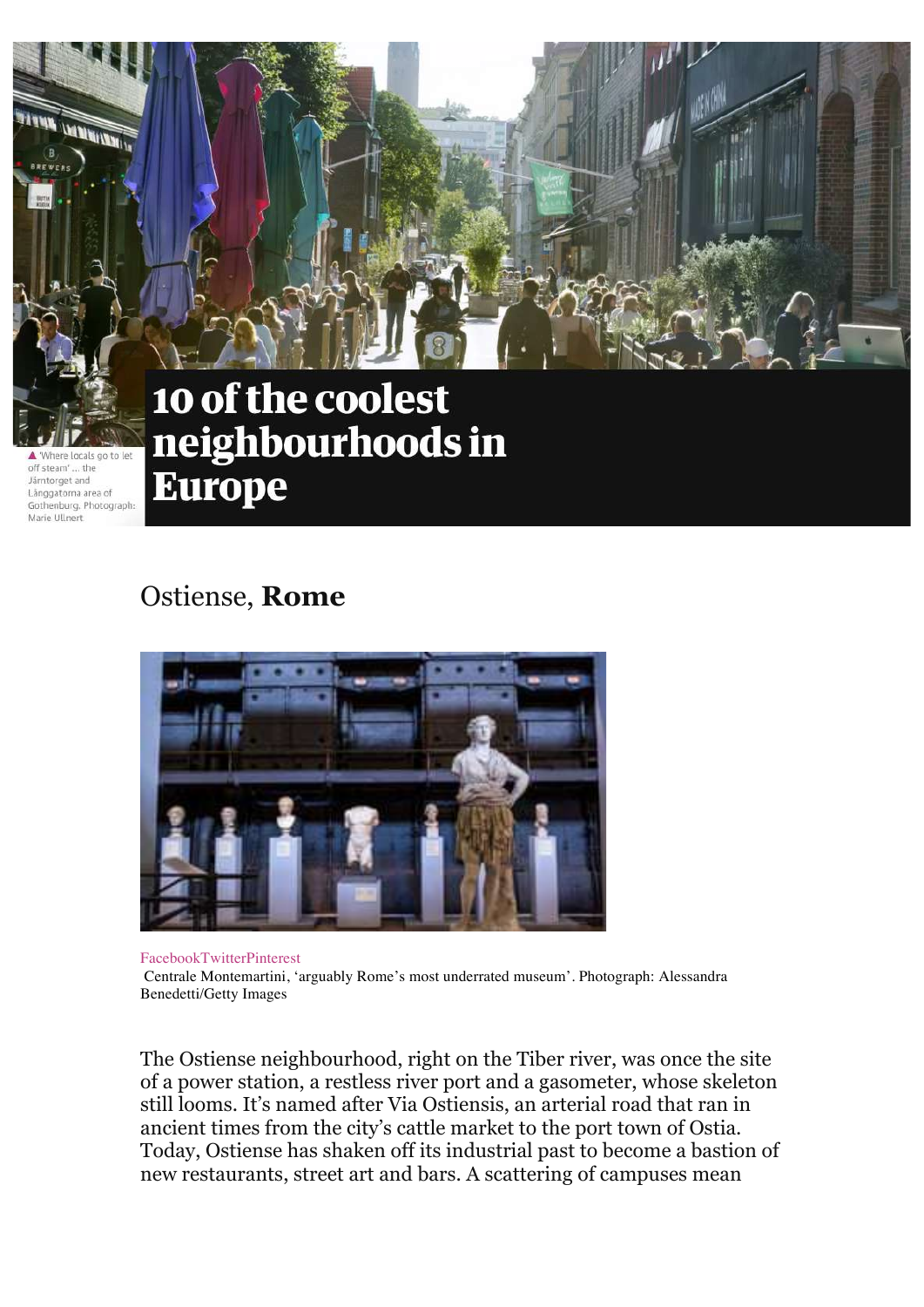there's a big student population, but there's also an international crowd, drawn by reasonable rents and a metro link to the city centre. Come here to eat sumptuously and admire historic sites far from the masses.

### **See and do**

One of the city's four major basilicas, St Paul's Outside the Walls on Piazzale San Paolo 1 enjoys a quiet stream of visitors, a far cry from its more famous counterpart, St Peter's. While it suffered a fire in the 19th century and underwent lengthy repairs, its ancient mosaics and 13thcentury cloister were spared. The latter serves as a lovely spot to unwind after a day's sightseeing. Further down Via Ostiense lies **Centrale Montemartini**, arguably Rome's most underrated museum. Originally an electricity plant, the space was abandoned until 2005 when it was chosen to house artwork from the overcrowded Capitoline Museums. Seek out its delightfully jarring juxtaposition of delicate classical statues and defunct diesel engines and turbines. Head north towards Trastevere and the city centre (keeping an eye out for vibrant street art) and have a look round the **Non-Catholic Cemetery**, the final resting place of Romantic poets and former Rome residents John Keats and Percy Bysshe Shelley (Via Caio Cestio 12). The ancient pyramid of **Caius Cestius**, constructed in about 12BC, keeps a staid watch over the cemetery. Visitors are allowed inside the pyramid on a guided tour the third and fourth Saturday and Sunday of every month (entrance on Via Raffaele Persichetti).

Shops aren't Ostiense's forte, but cheese, olive oil, pasta, wine and other edible souvenirs can be purchased from gastronomic megastore **Eataly**, on the south side of Ostiense train station. Beyond the basilica, zerowaste shop **Negozio Leggero** sells anything from beauty products to chocolate to spices, all packaging-free (Via Chiabrera 80).



FacebookTwitterPinterest Porto Fluviale.